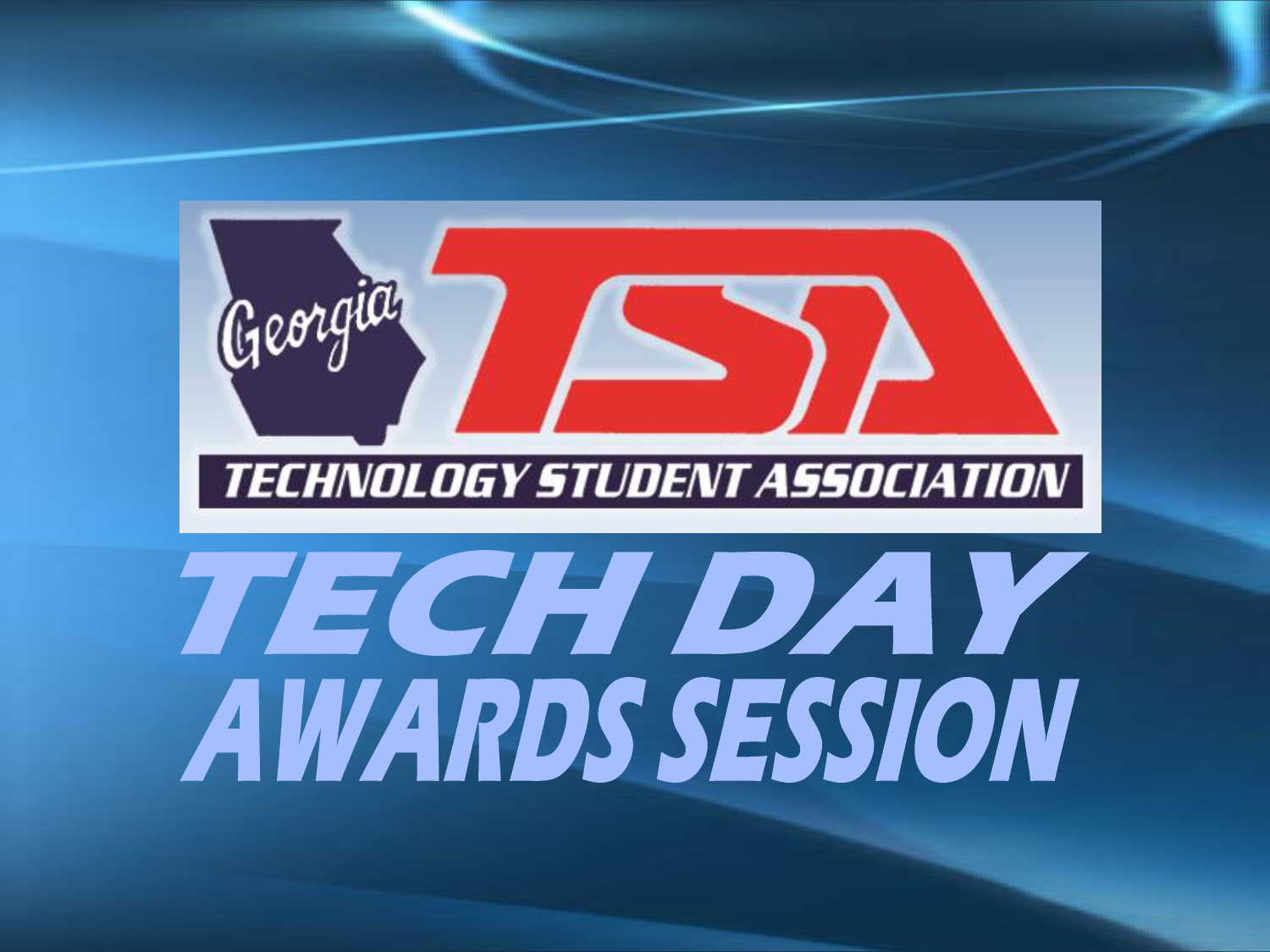



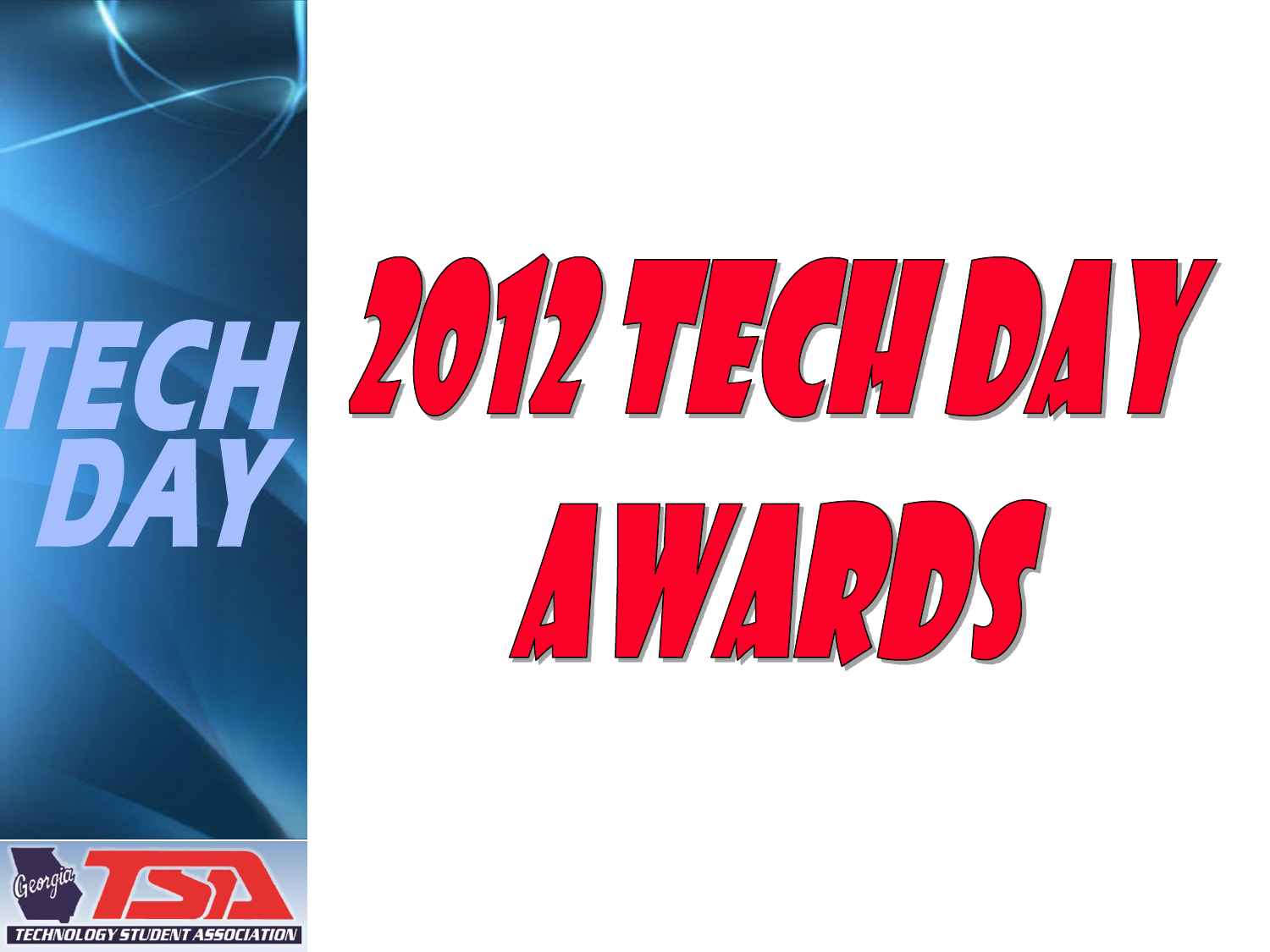



- *Paul Giorgi – McIntosh HS 1 st*
- *Turner Longshore – Ware HS 2 nd*
- *Leah Slepian – McIntosh HS 3 rd*
- *Katherine Gillanders – McIntosh HS 4 th*
- *Joshua Riley – Monroe HS 5 th*
- *Blake Wilson – Pickens HS 6 th*
- *Tai Dang – Chamblee HS 7 th*
- *Austin Edmondson – Monroe HS 8 th*
- *Austin Premorel – North Cobb HS 9 th*
- *Ben Martin – Lowndes HS 10th*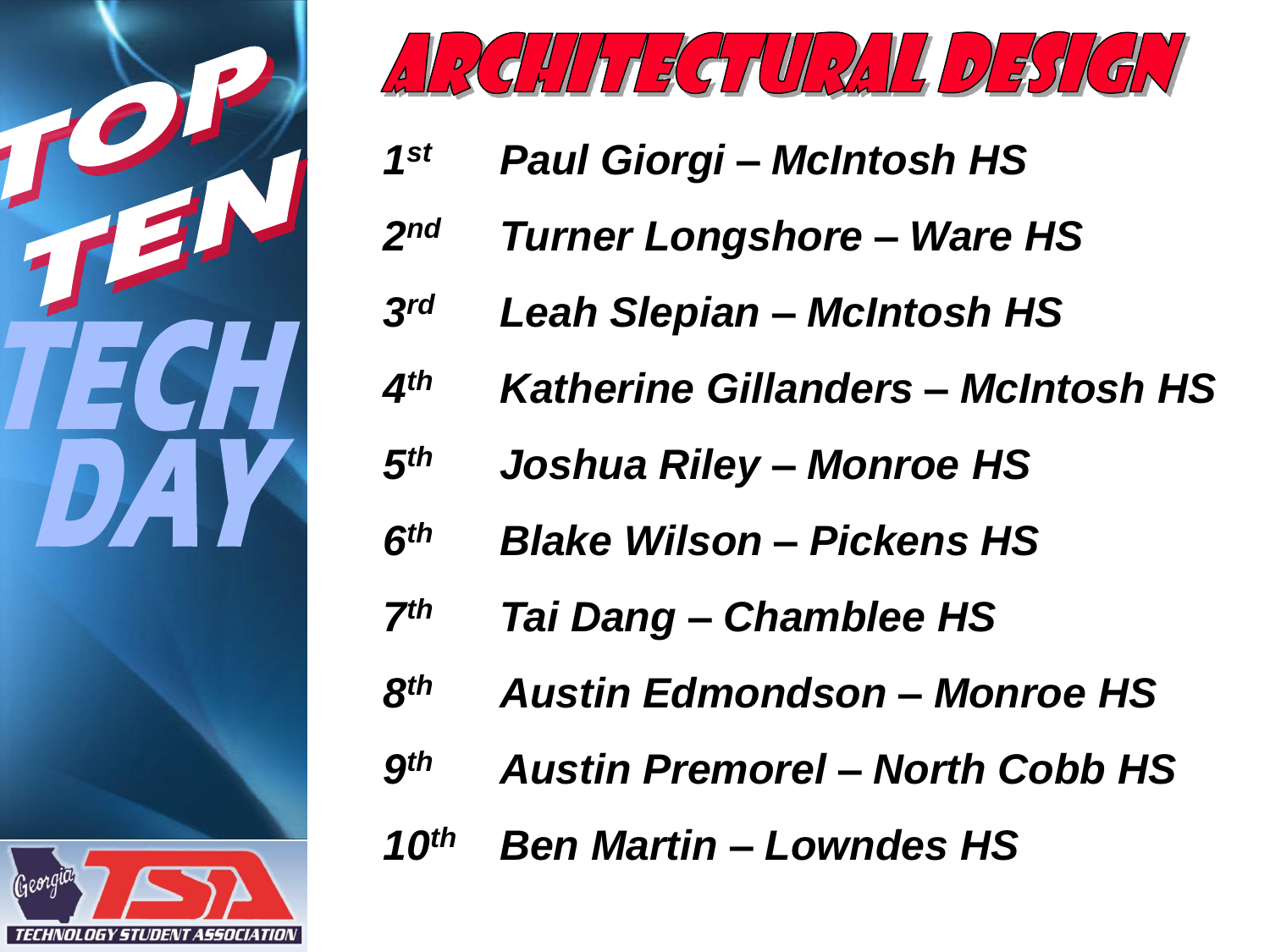



- *Whitaker Antalek – Loganville HS 1 st*
- *Kyle Haney – Woodland HS 2 nd*
- *Andrew Molloy – Woodland HS 3 rd*
- *Nick Hagans – Monroe HS 4 th*
- *Tori Mitchell – Monroe HS 5 th*
- *Taylor Thomas – Loganville HS 6 th*
- *Tyler Collett – Cambridge HS 7 th*
- *Ebony Williams – Pine Grove MS 8 th*
- *Wesley Newton – Lowndes HS 9 th*
- *Parth Patel – Lowndes HS 10th*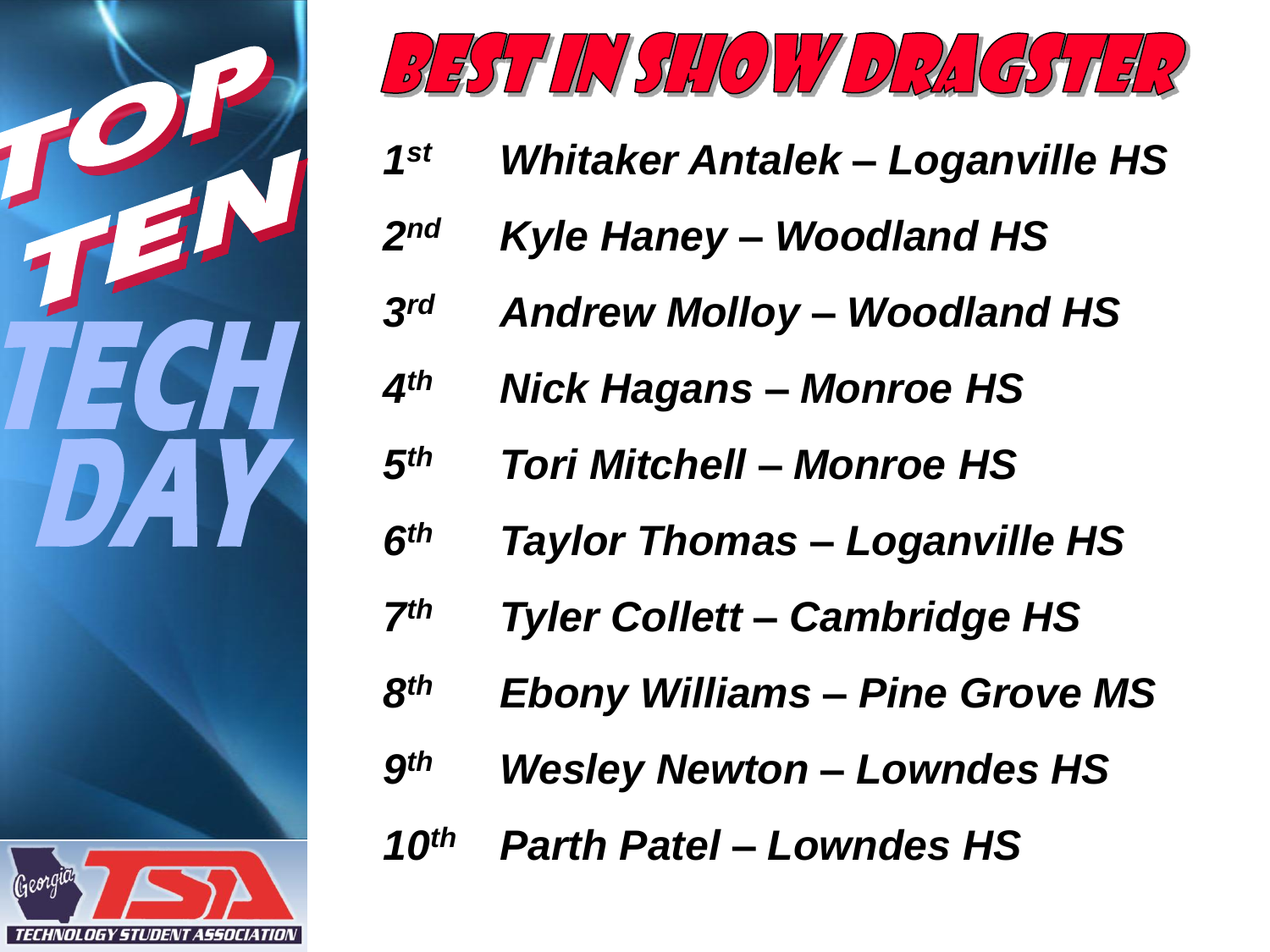



- *Kevin Hopper – Sandy Springs Charter MS 1 st*
- *Kristen Shook – Woodland HS 2 nd*
- *Jea Du Kim – Lambert HS 3 rd*
- *Kyle Haney – Woodland HS 4 th*
- *Madison Wilson – Hart County HS 5 th*
- *Blake Allman – Monroe HS 6 th*
- *Seth Chapman – Harris County Carver MS 7 th*
- *Armaan Velji – Parkview HS 8 th*
- *Jennifer Nguyen – Riverdale HS 9 th*
- *Thomas Falkenhausen – Pine Grove MS 10th*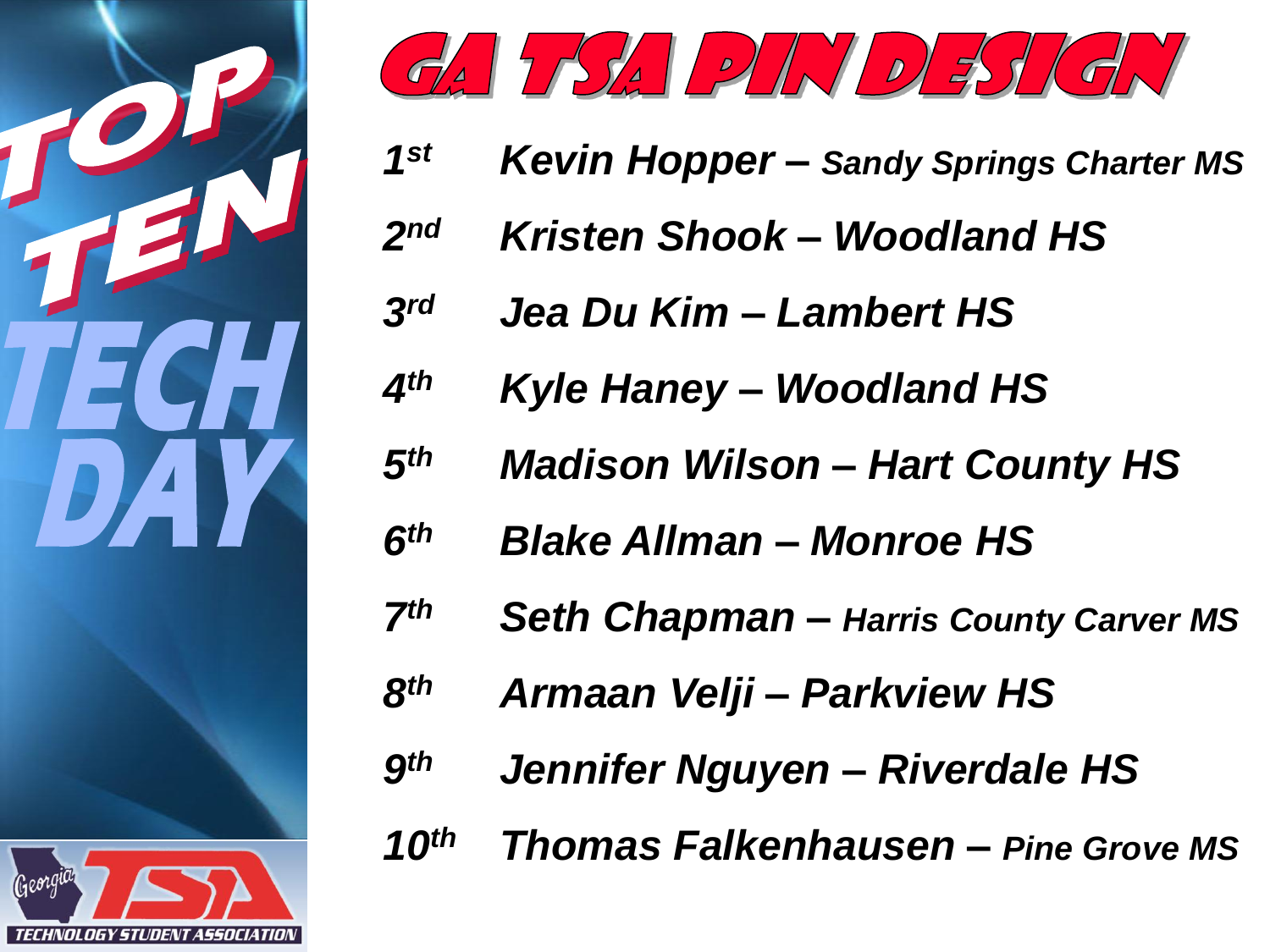



- *Hahira MS 1 st*
- *Chamblee HS 2 nd*
- *Harris County Carver MS 3 rd*
- *Sandy Springs Charter MS 4 th*
- *Forsyth Central HS 5 th*
- *Woodland HS 6 th*
- *Monroe HS 7 th*
- *South Forsyth HS 8 th*
- *Loganville HS 9 th*
- *North Cobb HS 10th*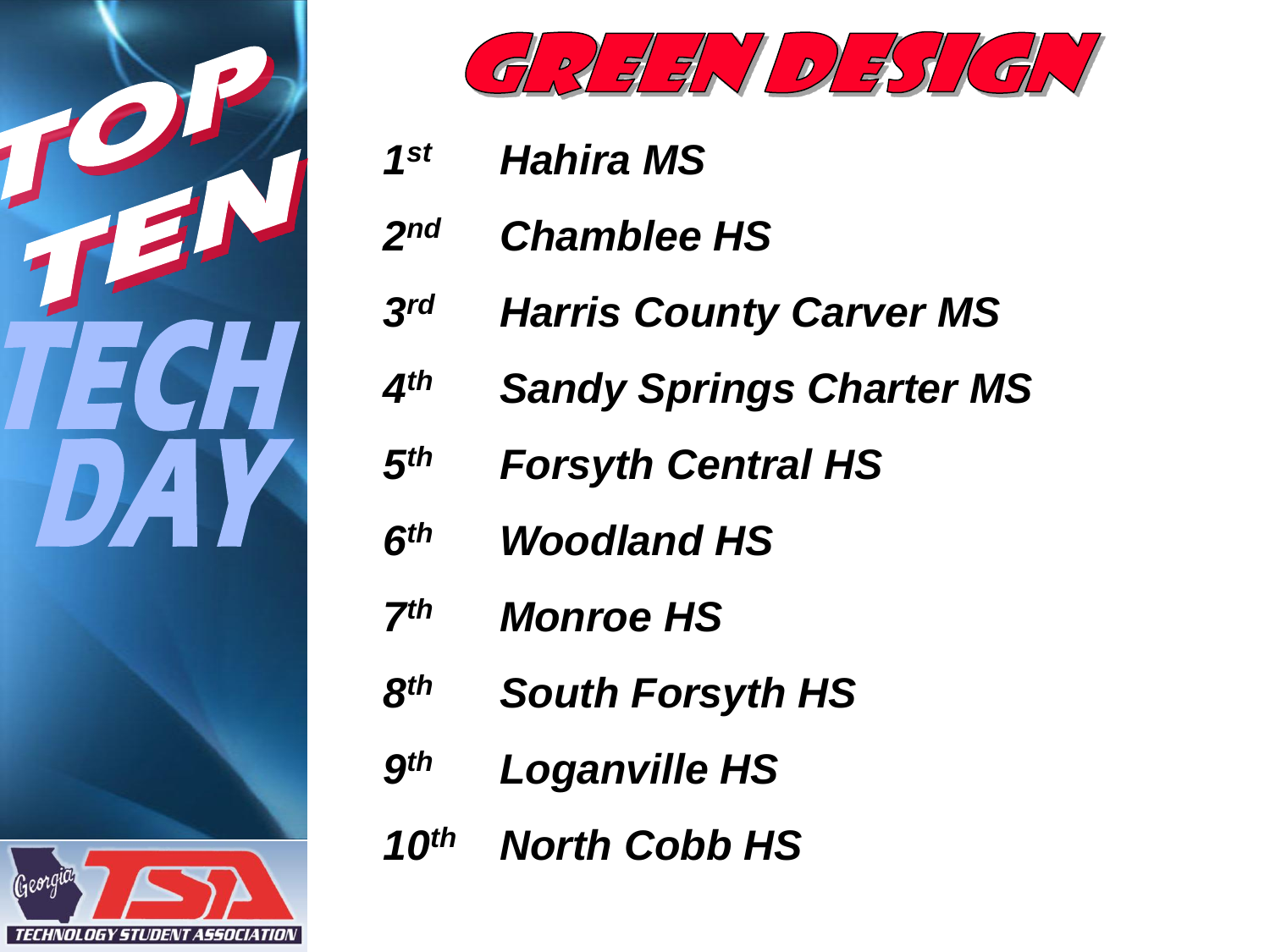



- *Monroe HS 1 st*
- *Loganville HS 2 nd*
- *Drew HS 3 rd*
- *Woodland HS 4 th*
- *Peach County HS 5 th*
- *Wilkinson County HS 6 th*
- *Rockdale Career Academy 7 th*
- *Woodstock HS 8 th*
- *Lakeside HS 9 th*
- *Grayson HS 10th*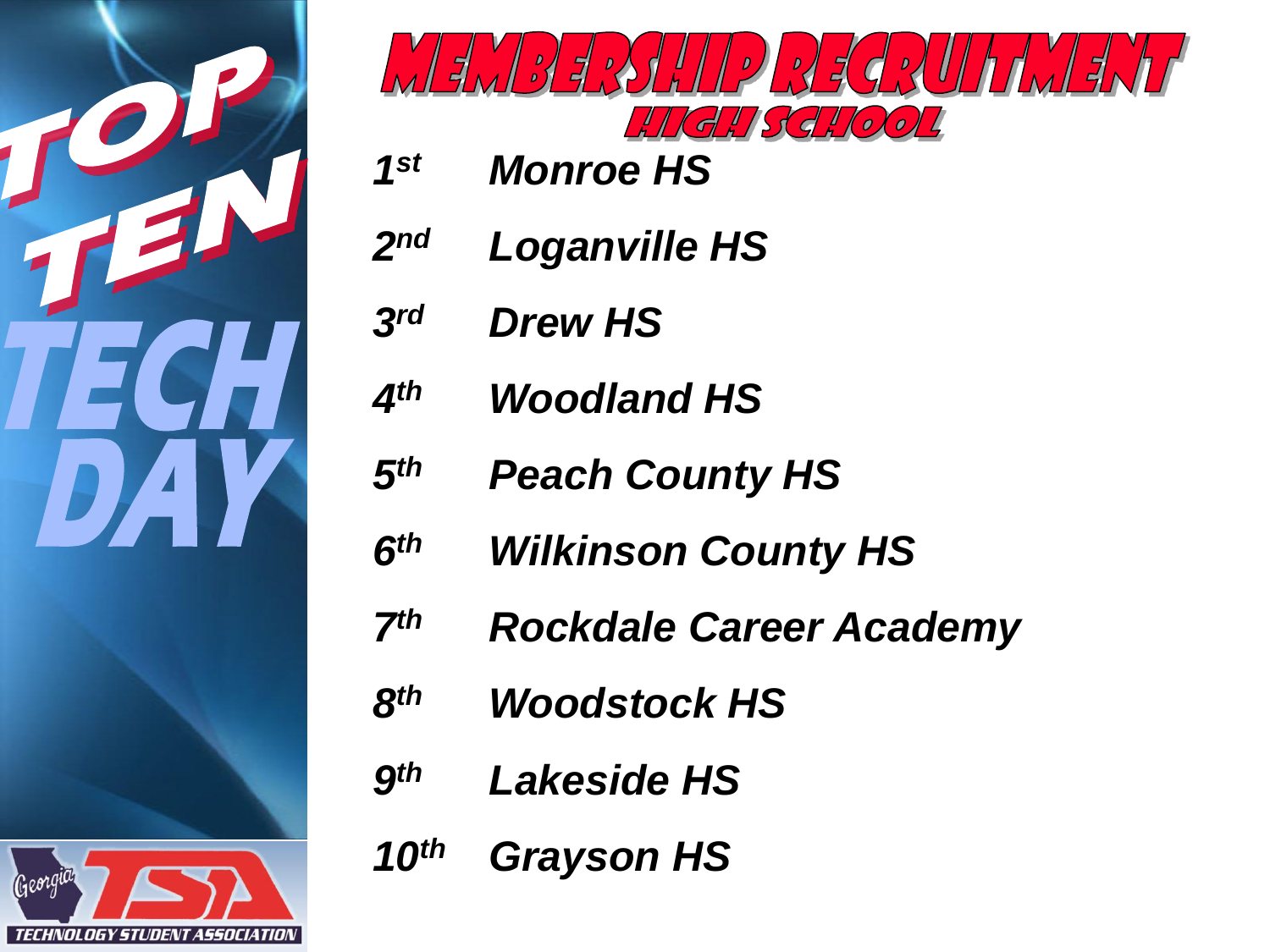



- *Hahira MS 1 st*
- *Pine Grove MS 2 nd*
- *Buford MS 3 rd*
- *Monroe MS 4 th*
- *Irwin County MS 5 th*
- *Marshall MS 6 th*
- *Ben Hill MS 7 th*
- *SouthWest MS 8 th*
- *Morgan County MS 9 th*
- *Harris County Carver MS 10th*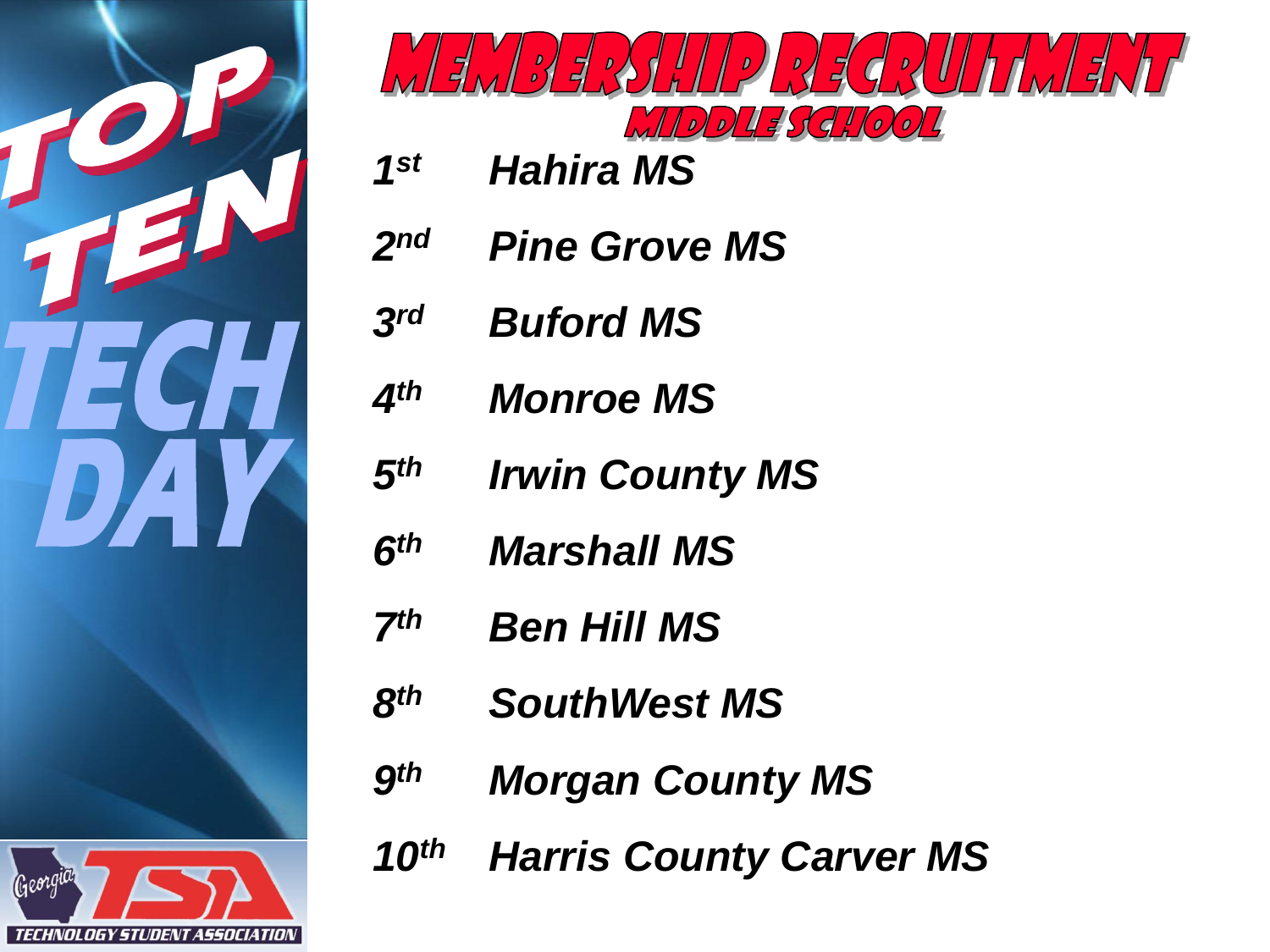



- *Cris Erasga – Monroe HS 1 st*
- *Jalen Weise – Lowndes HS 2 nd*
- *Tiffany Chau – South Forsyth HS 3 rd*
- *Kayla McElreath – Monroe HS 4 th*
- *Katie Arney – Loganville HS 5 th*
- *Micah Poisal – North Cobb HS 6 th*
- *Andre Quintana – Cook HS 7 th*
- *Norris Nicholson – South Forsyth HS 8 th*
- *Armaan Velji – Parkview HS 9 th*
- *Meh-Ki White – Parkview HS 10th*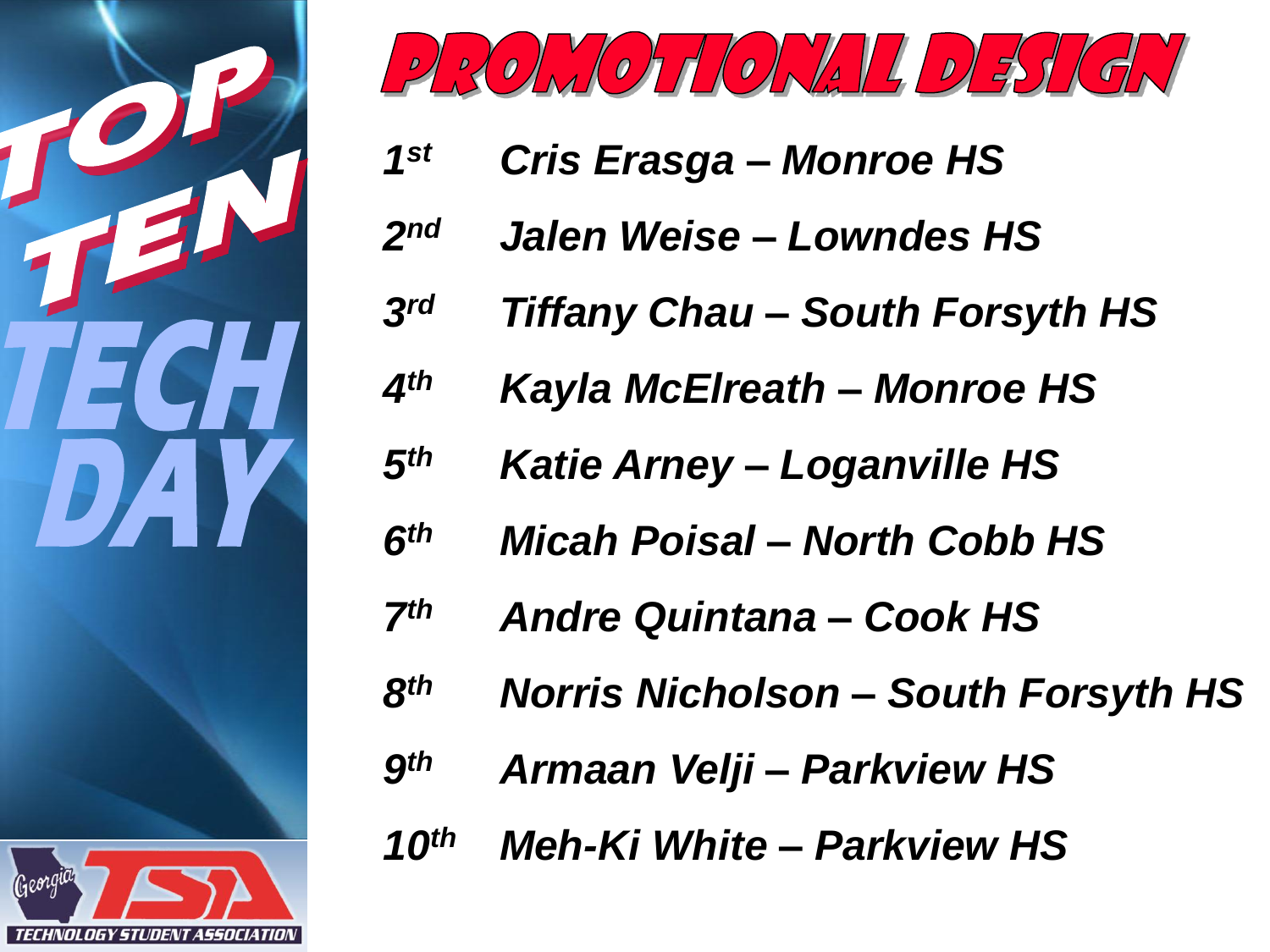



- *Newton College & Career Academy 1 st*
- *Habersham Central HS 2 nd*
- *Thomson-McDuffe MS 3 rd*
- *Savannah Art Academy 4 th*
- *Monroe HS 5 th*
- *Burke County HS 6 th*
- *Chamblee HS 7 th*
- *Irwin County MS 8 th*
- *Irwin County MS 9 th*
- *South Forsyth HS 10th*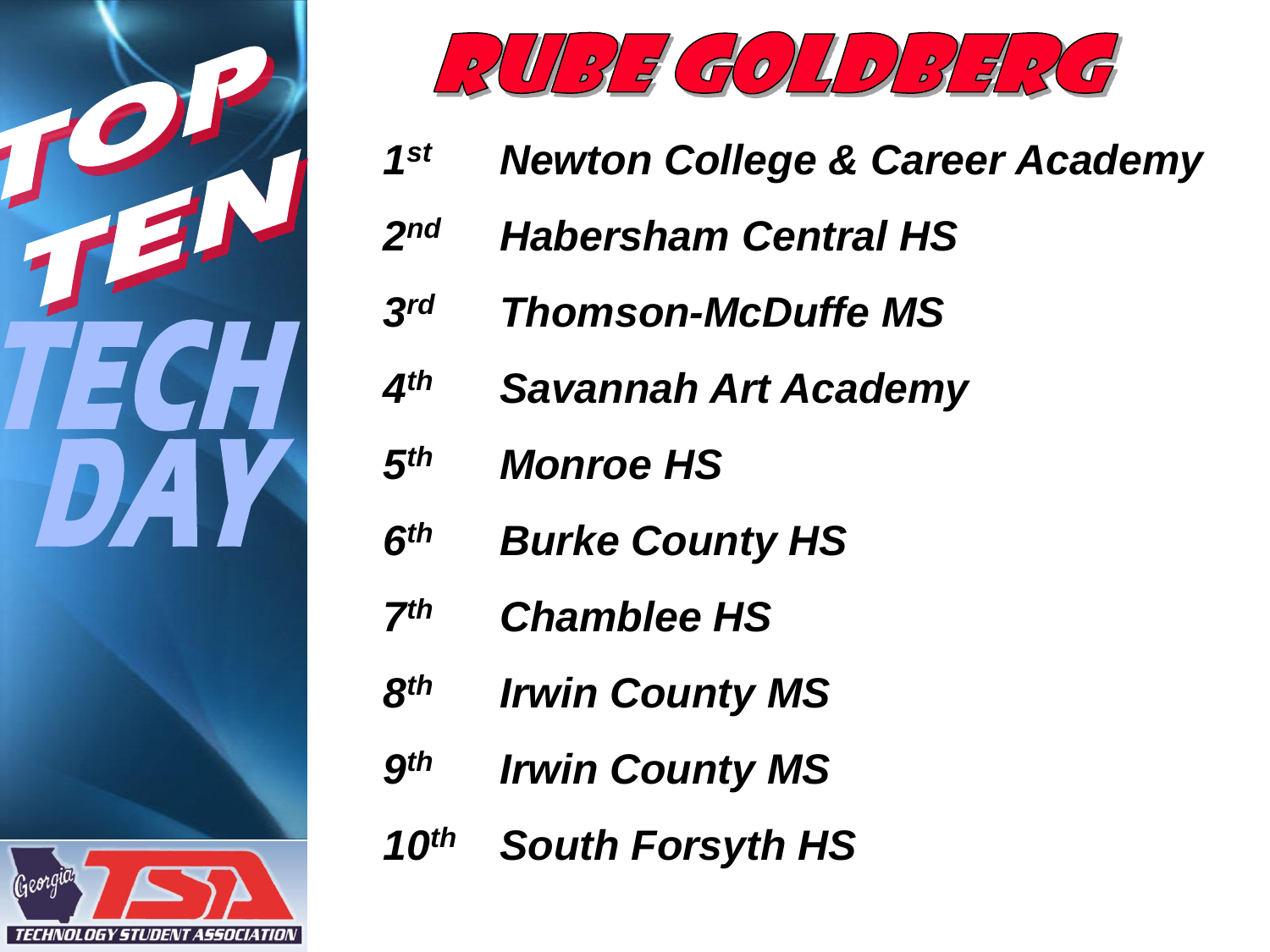



- *Lindsey Aumann – Costal MS 1 st*
- *Chad McGraw – Woodland HS 2 nd*
- *Tiffany Chau – South Forsyth HS 3 rd*
- *Nhi Nguyen – Campbell HS 4 th*
- *Aaron Merkison – Loganville HS 5 th*
- *Jack Crawford – Hahira Middle HS 6 th*
- *Jalen Weise – Lowndes HS 7 th*
- *Jeffery Blount – Peach County HS 8 th*
- *Jack McDowell – Pine Grove MS 9 th*
- *Febechi Thomas – Parkview HS 10th*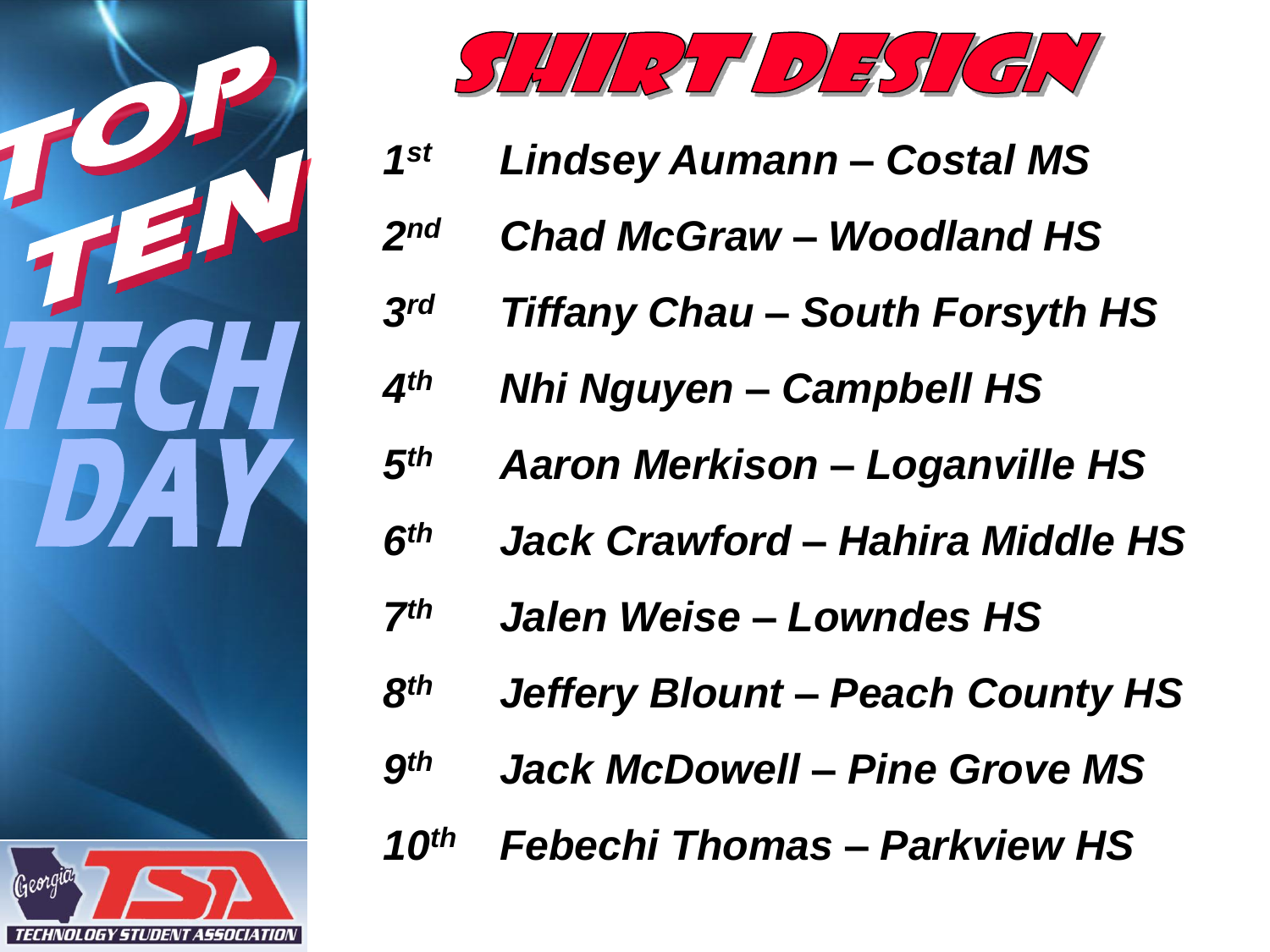



- *Suzanne Kitchens – Monroe HS 1 st*
- 2<sup>nd</sup> Harrison Weese Monroe HS
- *Meghan Zulock – Monroe HS 3 rd*
- *Crystal Causey – Trion HS 4 th*
- *Phillip Laplante – South Forsyth HS 5 th*
- *Michael Mackowski – Sandy Springs Charter MS 6 th*
- *Jack Fontana – Parkview HS 7 th*
- *Steven Sheahan – Gilmer HS 8 th*
- *Devin Hing – Gilmer HS 9 th*
- *Daniel Keith – Cambridge HS 10th*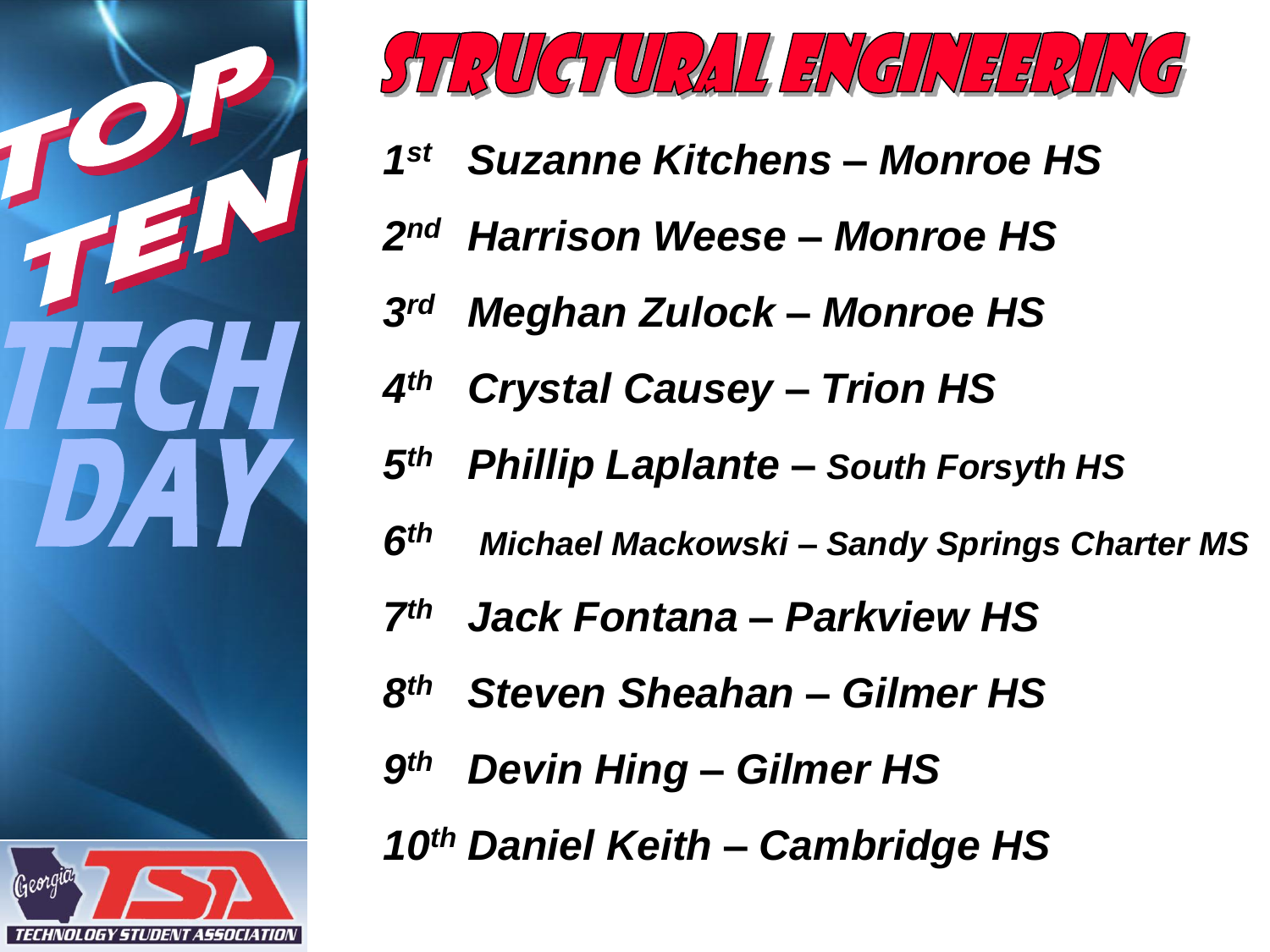



- *Karan Rao – Lowndes HS 1 st*
- *Wesley Newton – Lowndes HS 2 nd*
- *Daniel Fogie – Monroe HS 3 rd*
- *Hunter Outlaw – Irwin HS 4 th*
- *Jessica Hutchens – Monroe HS 5 th*
- *Oscar Gallardo – Monroe HS 6 th*
- *Hunter O'Neal – Monroe MS 7 th*
- *Marcus Logan – Riverdale HS 8 th*
- *Jack Presley – Buford MS 9 th*
- *Ryan Hunt – Whitewater HS 10th*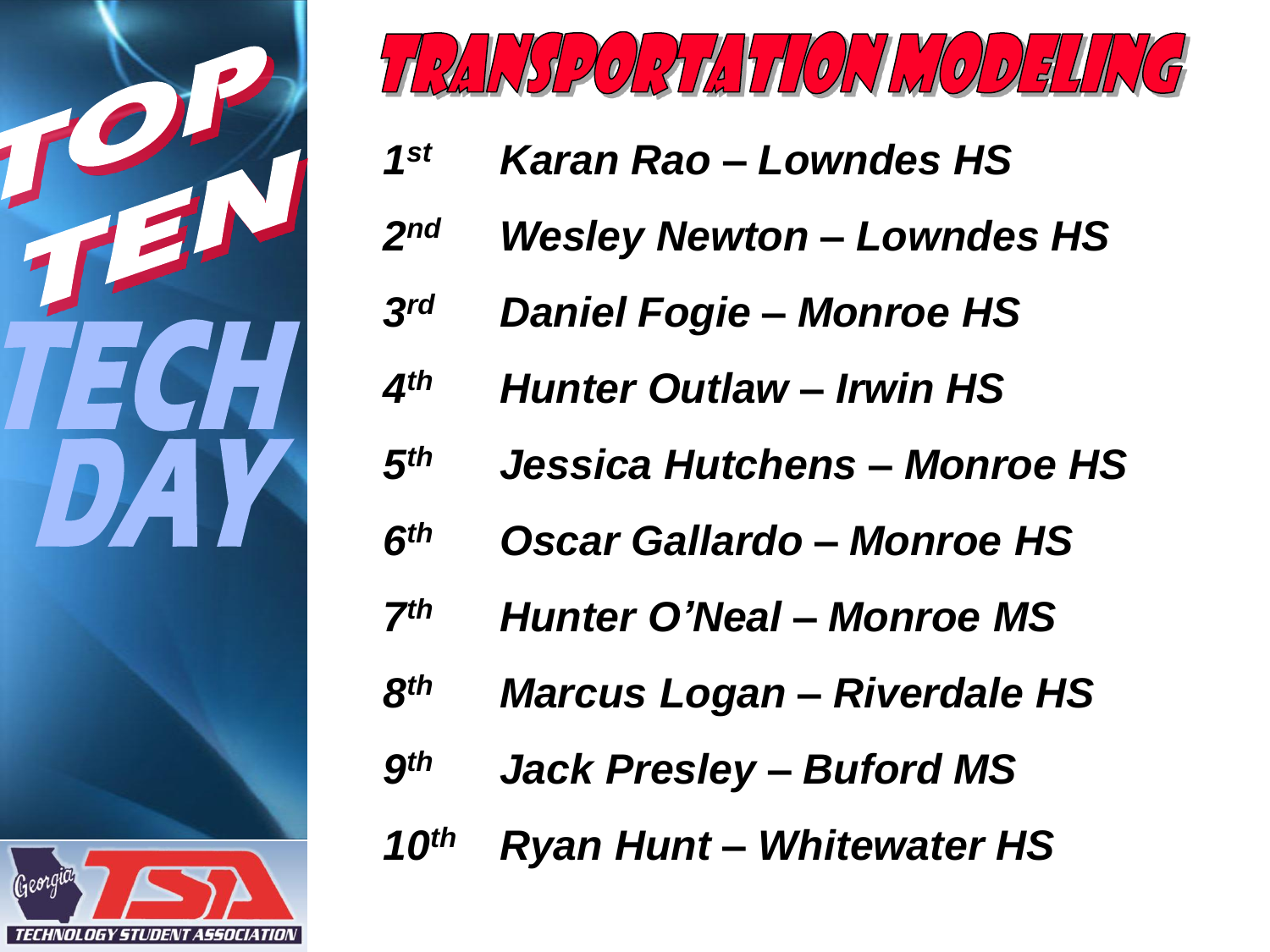



## *Woodland HS*